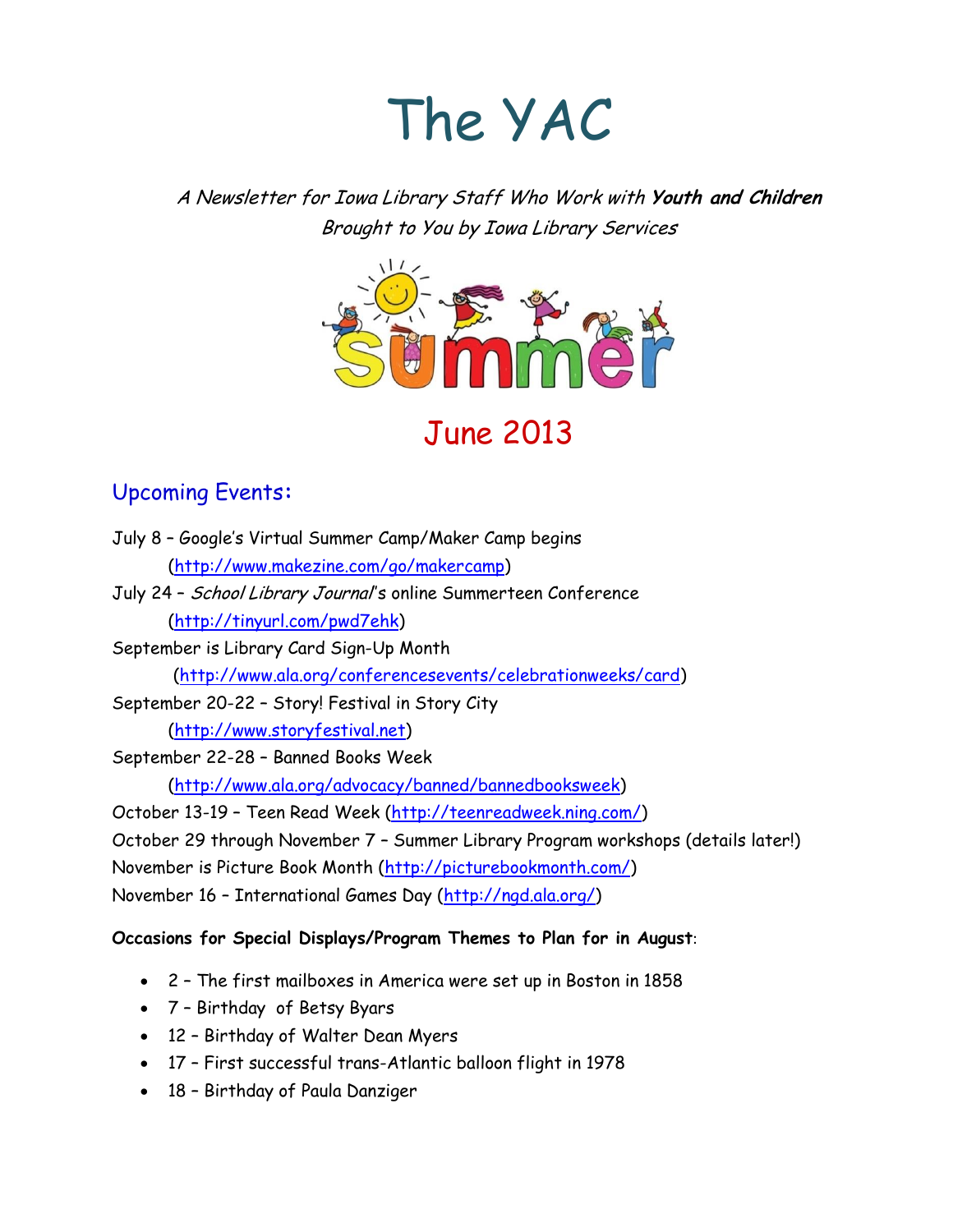- 24 Birthday of Paul Coelho
- 28 Birthday of Alan Say
- 30 Birthday of Donald Crews

### Quick, Cheap Ideas for Teens and Middle Grades:

#### "Found Faces" Photos

Many teens have cell phones with cameras, so send them looking for faces all around them. It is fun to add stick-on google-eyes, hats, felt mustaches, etc. to enhance the faces, too. See the Pinterest sites at: <https://pinterest.com/sallyfoo/found-faces/> and [http://pinterest.com/lorisglassworks/fun-found-faces/,](http://pinterest.com/lorisglassworks/fun-found-faces/) or search the web for "found faces" to find more ideas for this project.

#### "Book Face" Photos:

Send the kids in search of books with large portraits on the cover. Take some photos using these covers to hide the kids' real faces. Create a fun display of the photos. See the Topeka Shawnee County Library Facebook page at

<https://www.facebook.com/TopekaLibrary?ref=ts&fref=ts> for an example.

#### "Found Paper" Collages

The idea behind this project is to round-up an assortment of paper that would normally go in the trash or recycling bin. Ask participants to save tags, menus, junk mail, old greeting cards, packaging material, and so on for about a week. Dump the paper in bins or in the middle of a table and provide scissors and glue sticks. This is a great way to decorate a page in an altered book, too. The fun is as much in the finding as in the creating! Recycle any leftovers.

#### "Altered Books"

We've mentioned altered books several times in recent newsletters, but this can be a truly great, low-cost project. Every library needs to weed, and once kids (or adults) get past their reluctance to "ruin" a book, the possibilities are endless. Here are a few suggestions you might make to get your teen group started on such a project:

- Start a "one-sentence" diary summarize your life experiences in only one sentence per day. Write between the lines of text or in the white spaces. Circle any words in the text of each page that have personal meaning – favorite things, names of friends, etc. Doodle in the margins.
- Invent a code using the text in your weeded book. Write your diary entries in code.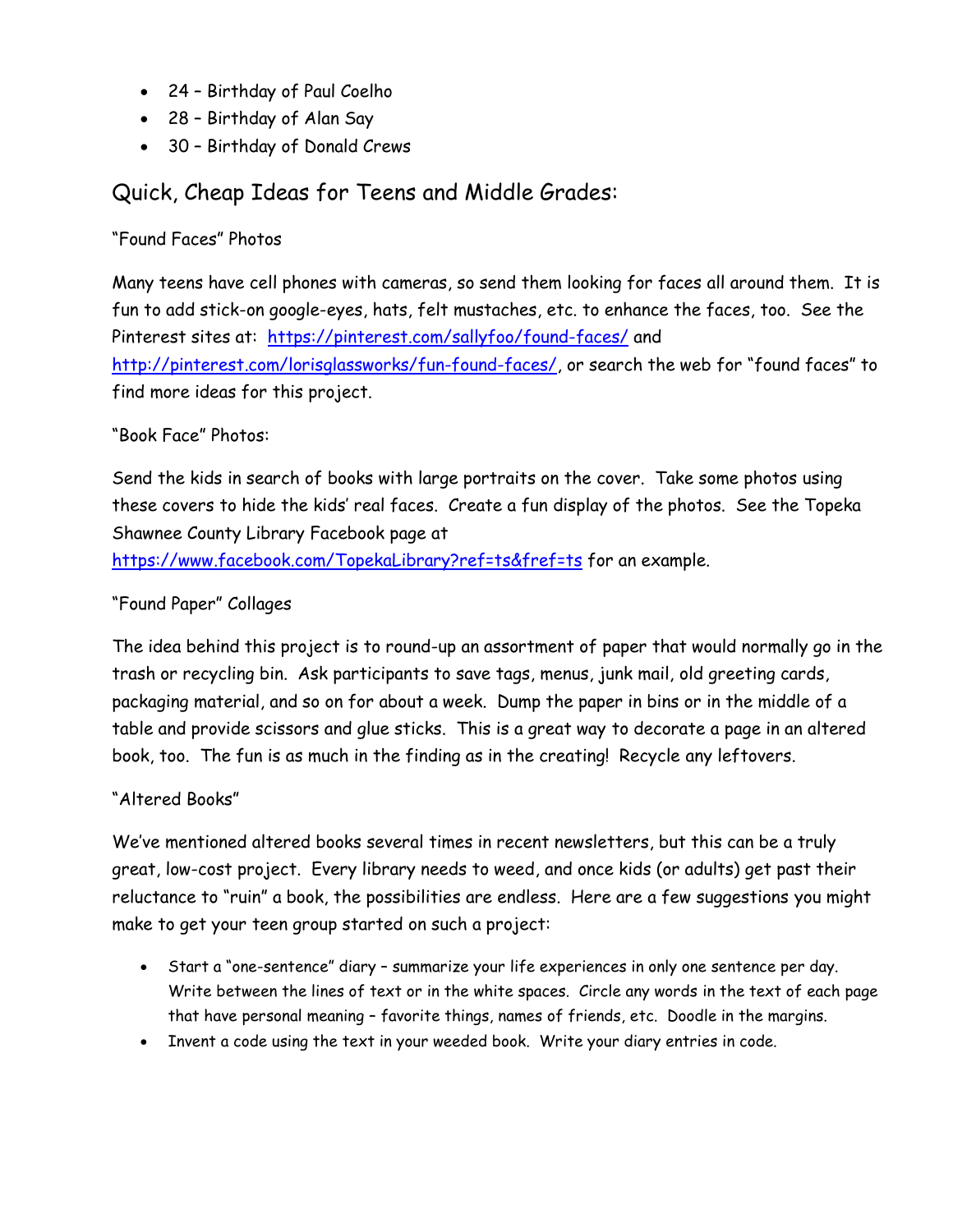- Write a letter to your future self. Write about your hobbies, favorite foods, best friends, etc. Include your dreams for your future career and so on. Remember to re-read this letter in a few years!
- Begin with an original first sentence for your great novel or your autobiography. For inspiration, check out the Bulwer-Lytton Fiction Contest at:<http://www.bulwer-lytton.com/>
- Use your altered book to collect things that make you smile/laugh. Include jokes, movie quotes, pictures, cartoons, etc.

#### "Paper Towel Art"

All you need is a roll of plain white paper towels and an assortment of markers, food coloring, water colors, or whatever you have on hand. Allow kids to experiment. Some markers will bleed, others won't. Try a bit of diluted food coloring in a spray bottle. Use Q-tips with water color paints. You might even start out by cutting the towels using a "papel picado" technique. [Fold towels in half, then in half again. Cut designs with scissors or paper punches – much like making snowflakes. See: [http://www.doverpublications.com/zb/samples/489949/sample4e.htm\]](http://www.doverpublications.com/zb/samples/489949/sample4e.htm)

#### Notes from Kids First:

We asked participants to share what they learned at the Kids First Conference and here are a couple of their notes:

•"I have been quoting Dr. Navsaria's experiences using books vs. a stethoscope! I was so impressed with his work and his ability to have it all make sense developmentally.

That made a huge impact on me and what I need to communicate to parents."

~Cathy Van Maanen, Huxley Public Library

[Watch videos of Dr. Navsaria's talks at: [https://videos.med.wisc.edu/presenters/619\]](https://videos.med.wisc.edu/presenters/619)

•I loved the craft room. I liked the way it was make and take activities. It was a great place to just decompress during the conference and also get some new ideas.

I loved all the magic tricks I learned from Rick and Jerry. The best thing was that I learned what a wikispace is from Theresa Snyder and I have been able to set one up for myself.

The authors were all amazing speakers! It is such a treat to be able to hear their stories. I have even recommended several of their books to patrons in our library saying, "Oh I heard this author speak at a conference and I think you would love his/her book" Specifically I recommended The Truth About Truman School to a parent of an 8th grader.

~Julia Humphrey, Bertha Bartlett Public Library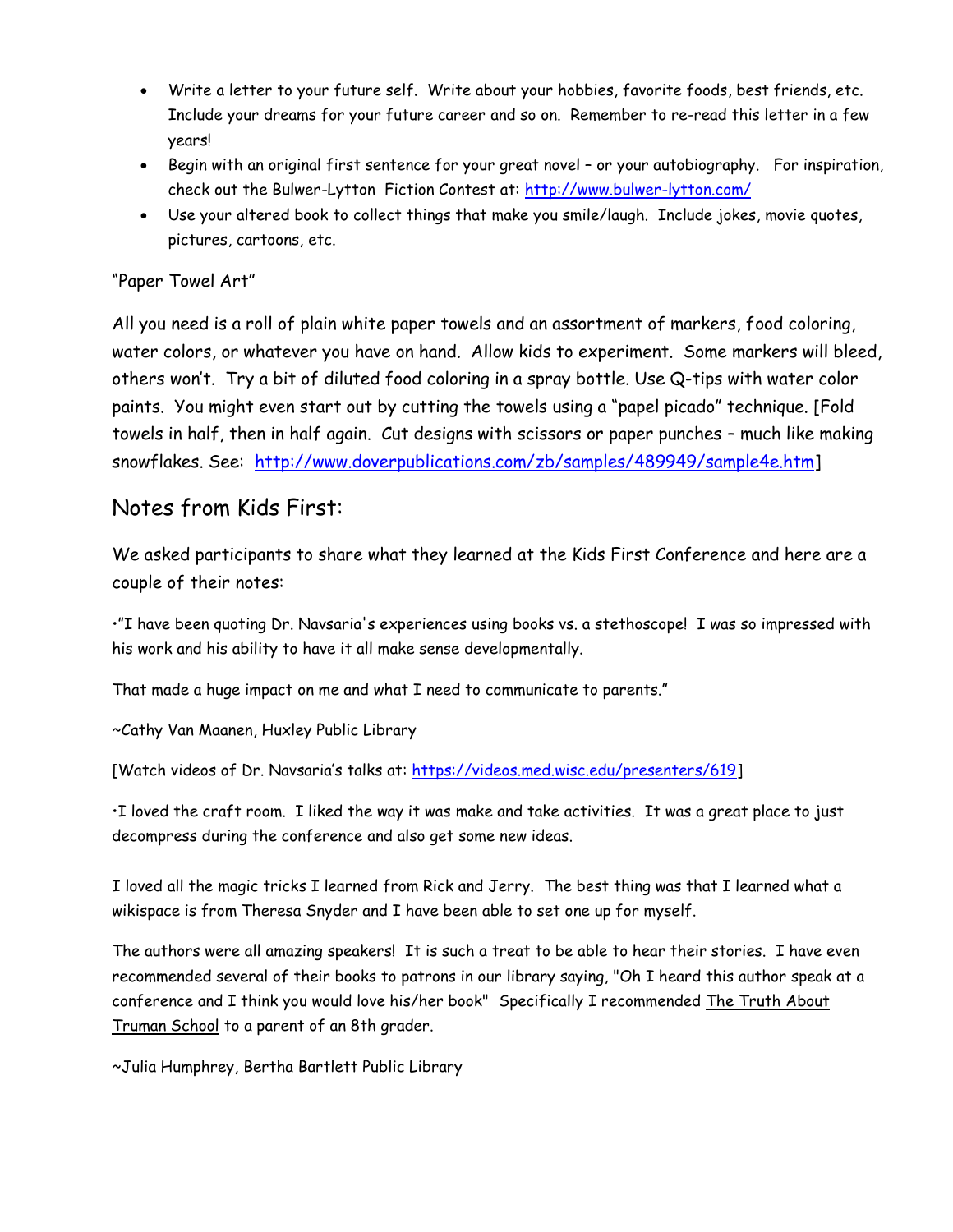## A few words about crafts for your youngest patrons:

When planning crafts for toddlers, keep these "rules" in mind:

- 1) Crafts are for the children (not their parents, grandparents or caregivers)
- 2) Crafts should allow freedom of expression and a time for exploration (try not to rush them!)
- 3) Crafts remind the child of their positive experience @ the library
- 4) Crafts should add to the learning experience
- 5) Crafts for toddlers may be more like "activities"



- o Paint with water outdoors on sidewalks, etc.
- o Make handprints and footprints on large sheets of paper using just water. [Test some different papers to find some that show the prints well.]
- o Blow bubbles.
- o Fill sensory tubs with rice or beans.
- o Fill tubs with water and small objects that will either float or sink.
- o Make some "rock art" by stacking pebbles or arranging them in patterns [for examples: [http://www.thechocolatemuffintree.com\]](http://www.thechocolatemuffintree.com/) .
- o Make "nature collages" by arranging leaves, twigs, grass and flowers on sheets of paper.
- o Sort anything. Collect plastic lids, balls, blocks, etc. Anything that can be sorted by size, shape or color offers a great toddler activity.

## A simple bulletin board for August:



When your summer library program ends and you want something new and easy, try this idea. Just a few letters and some open books with sun shapes. Add book jackets and decorate the letters with your favorite paper punches!

To order, e-mai[l sue.gruber@lib.state.ia.us](mailto:sue.gruber@lib.state.ia.us)